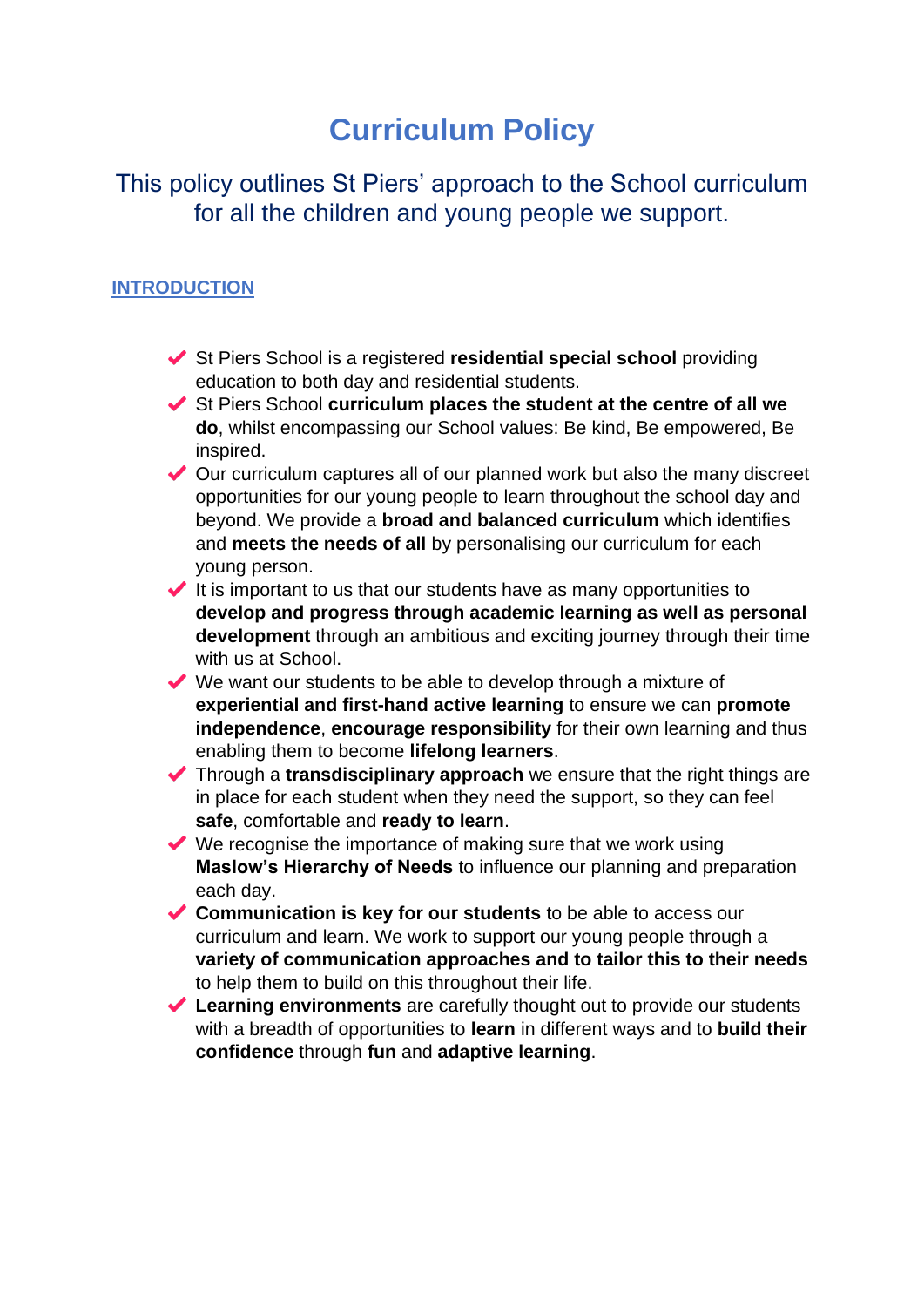### **INTENT**

#### **Our aims and objectives:**

- To enable students to reach their full potential to the best of their ability. 器
- 器 To support their independence, wellbeing & health, family and home life, inclusive community and learning and emotional resilience skills and knowledge throughout their journey with us so they are well prepared to be successful and valued members of their community.
- 拳 To provide learning in real life contexts.
- To develop communication, cognition, physical and sensory development, and 挙 independence.
- 羅 To become competent motivated and confident learners who explore, test ideas, problem solve, generate solutions, and try out alternative ideas and make connections in learning.
- 拳 To engage in play-based and fun learning opportunities.
- 挙 To participate in experiential, first-hand, and active learning
- 器 To sustain good standards of physical, mental, and emotional wellbeing so that they can be as fit as possible to participate in society.
- 器 To help students feel supported in their own emotional wellbeing.
- 拳 To teach the basic skills of literacy and numeracy and beyond into functional skills.
- To encourage curiosity to investigate scientific and technological discoveries. 拳
- 挙 To encourage participation in group/team exercises to develop their ability to work together.
- 拳 To ensure creativity is evident throughout their lessons and that students are encouraged to be creative and explore through the arts.
- 挙 To encourage an awareness of the wider world and how society and the environments we live in have changed over time.
- To develop students' understanding of Britain's cultural heritage and values of our 緑 modern society.
- 拳 To develop students through positive citizenship enabling them to contribute to society, respective of their needs.
- 器 To establish students' understanding and appreciation of the wider contributions made by the breadth of ethnic groups in our multicultural society.
- To support student voice and opinions through regular student involvement. 挙
- 拳 To teach students ICT skills, so they can use these to support their learning and understanding whilst being safe online.
- 挙 To teach students about the many aspects of how to remain safe and who to communicate to if they ever feel unsafe.
- To promote a sense of their own awareness of their spirituality and the many faiths 拳 and how to determine right from wrong.
- 拳 To work alongside our parents, local authorities, residential houses, therapy and safeguarding teams to ensure a cohesive and transdisciplinary approach for each young person who attends St Piers School.
- 挙 To enable students to play a part in their local and wider communities, by encouraging them to have a sense of high self-esteem and helping them to know how to live and work cooperatively with others.
- 拳 To promote equity and equal opportunities.
- 拳 To prepare students with the life skills required for the future.
- To prepare students, through aspirational targets, for their futures beyond St Piers. 挙
- 拳 To encourage students' understanding of and promotion of physical, social, health, citizenship and moral education alongside relationship, sexual health education.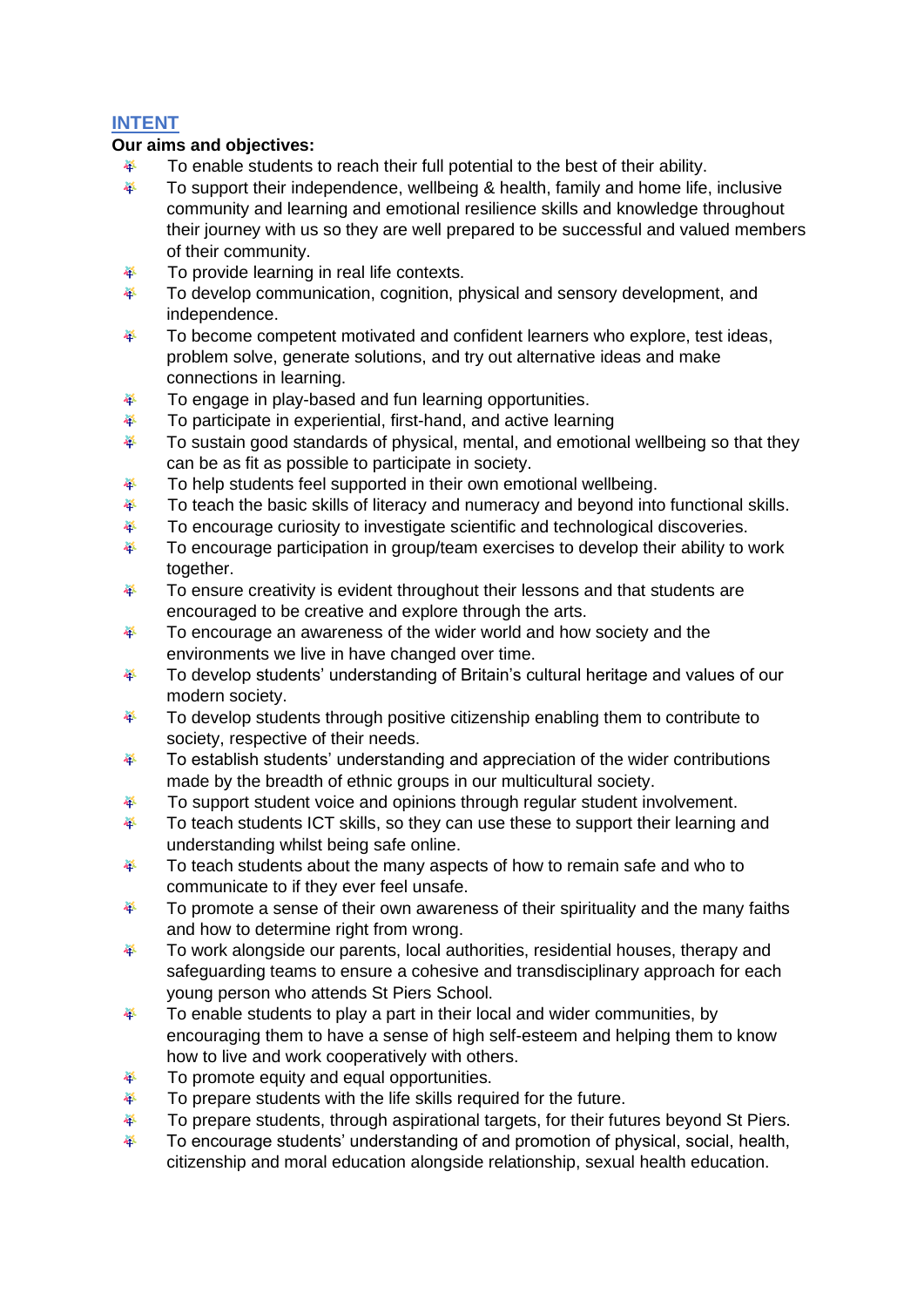#### **School values**

Our school values are embedded in our curriculum and in all that our students do, every day.

◆ Be Empowered **Be Kind Be Inspired**

This is **what our students and staff say our values look like** for our School.



#### **IMPLEMENTATION**

Following a review of the curriculum structure we have a three-tiered curriculum, Informal, Semi-Formal and Formal. These are called learner journeys and they run across all phases from 5-19; Primary, Secondary and 16-19. Phase Coordinators (PC's) hold curriculum responsibilities for overseeing specific subjects across the school and complete reviews of their subjects as a continuous process annually.

We have an agreed long-term plan for each phase which is then underpinned with more detailed medium-term planning. We provide a series of themes for our primary and secondary students lessons to link into each term.

This planning allows our team of staff to ensure that groups are differentiated for through a wide range of resources and approaches and that each student's ability is catered for and assessment opportunities are personalised to be meaningful and relevant. Students' individual needs are addressed through target setting related to their EHCP and next steps academically to ensure that they reach their full potential.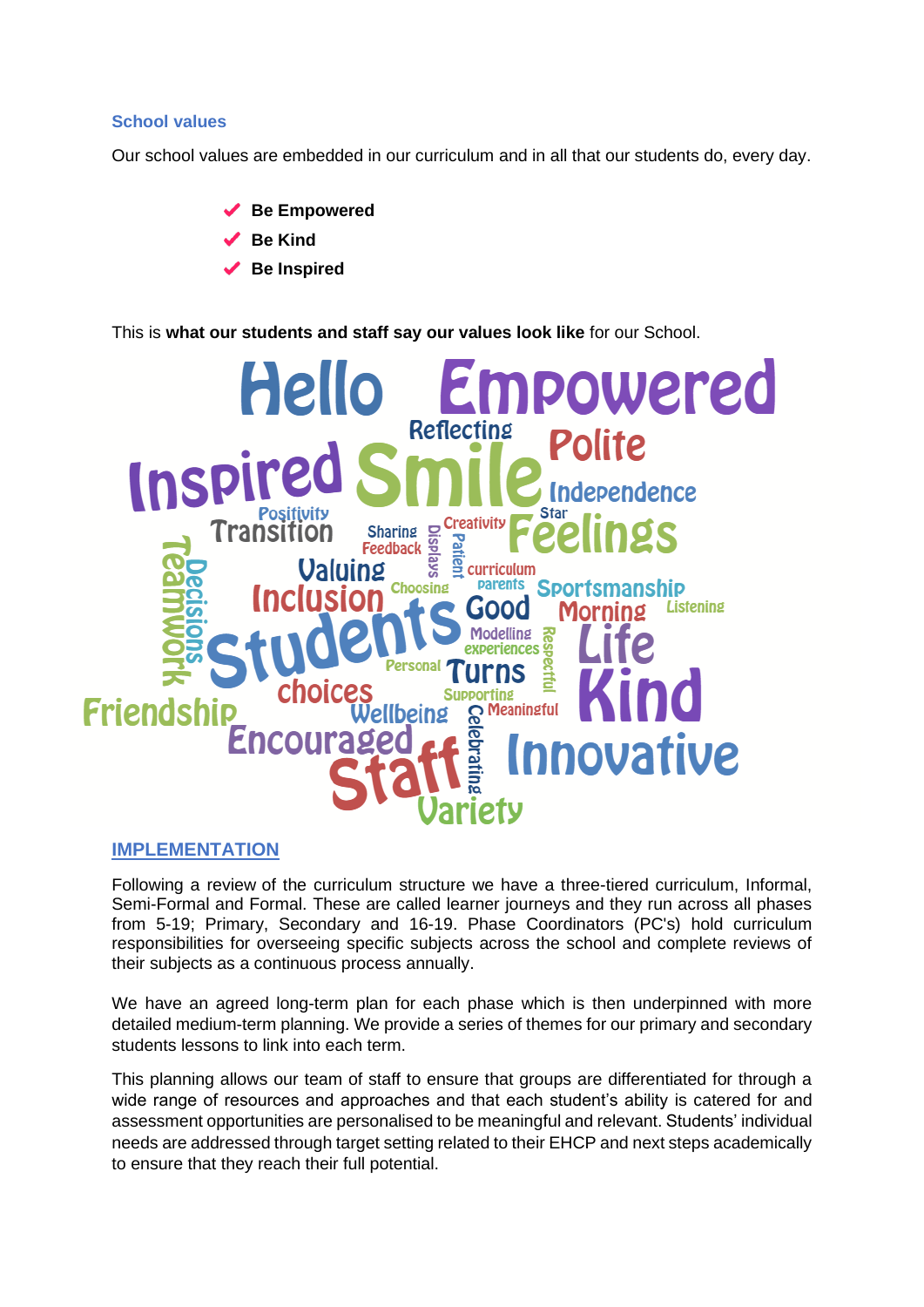The 16-19 groups follow a broader range of themes that are linked into their work across each year to promote their life skills, independence, and preparation for adulthood.

Residential students access our waking day curriculum through collaborative working with school and residential staff to ensure effective teaching and learning and pupil progress. Key objectives are shared and worked on in relation to the students EHCP targets, life skills and independence. Students' progress is monitored through a transdisciplinary approach.



Our **three learner journeys** are:

- **Learning for life (Informal/Therapeutic)**
- **Skills for life (Semi-Formal)**
- **Specialist skills (Formal)**

Context: Learning difficulties, needs & St Piers Learner Journeys

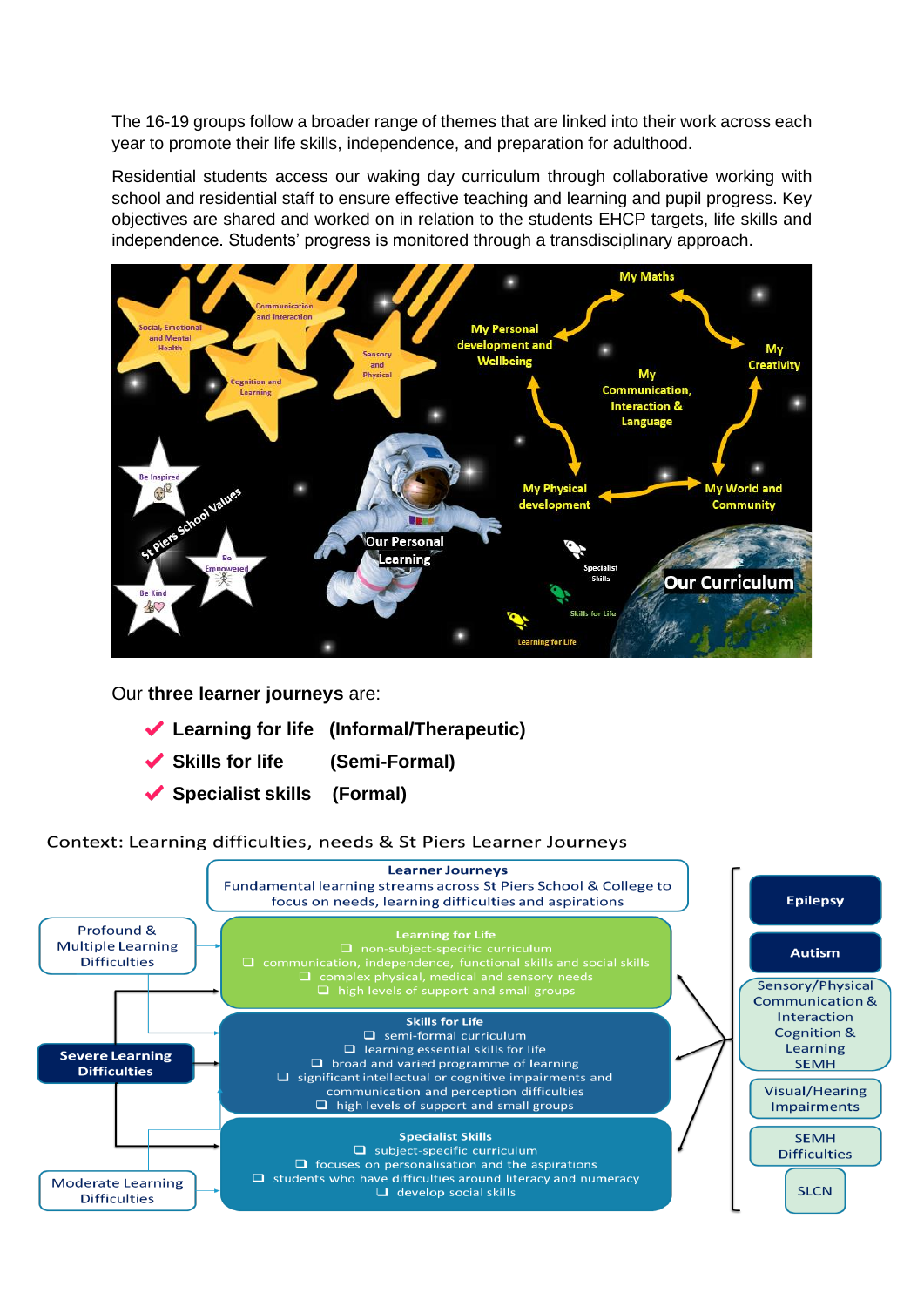# Learning for Life [LfL]

Non-subject-specific curricula models focussing on communication, independence, functional skills and social skills. Students with complex physical, medical and sensory needs follow this pathway. High levels of support and small groups are key to achievement.

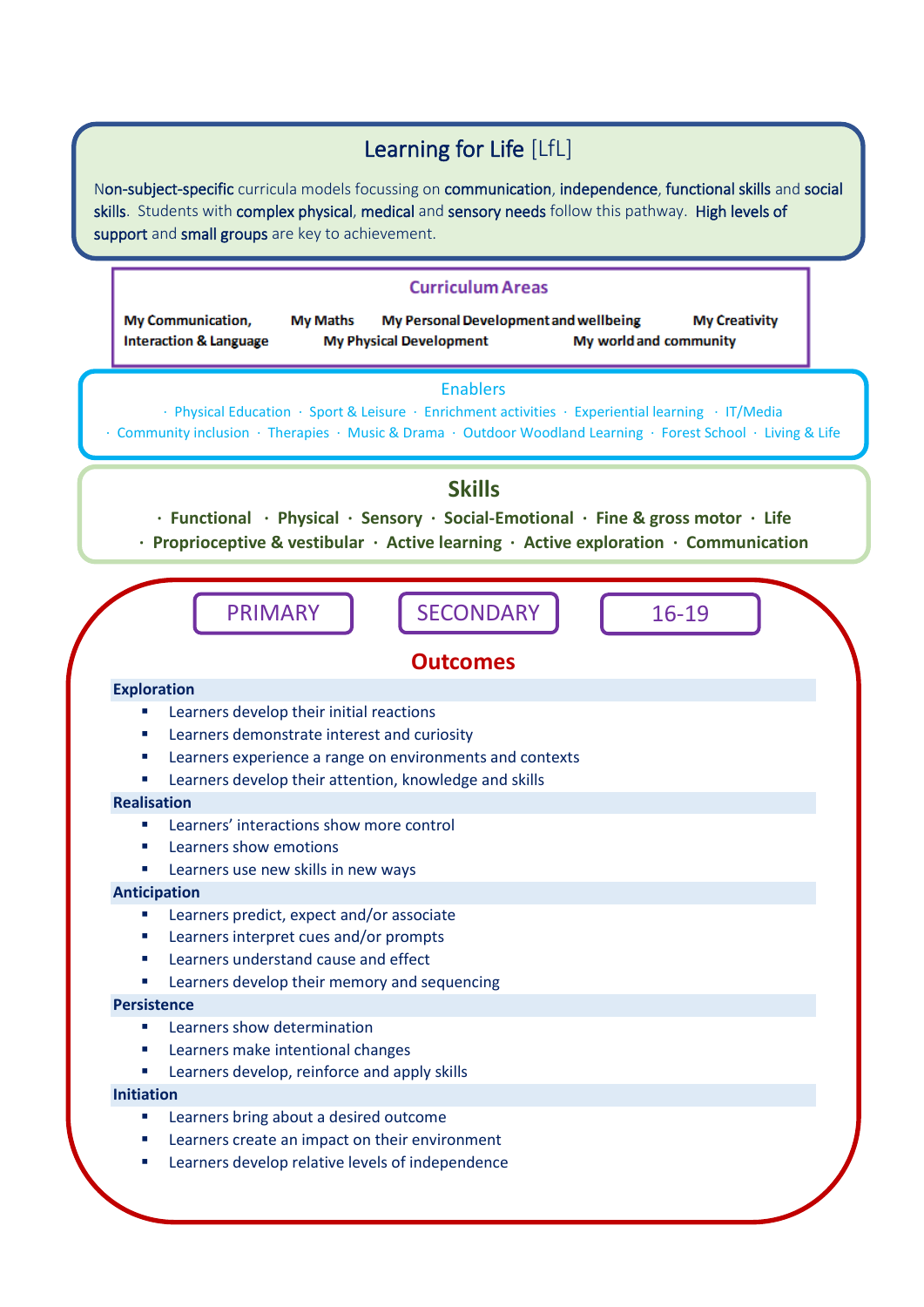# **Skills for Life [SfL]**

A semi-formal curriculum model focussing on learning essential skills for life whilst following a broad and varied programme of learning. Students with significant intellectual or cognitive impairments and communication and perception difficulties follow this pathway. High levels of support and small groups are key to achievement.

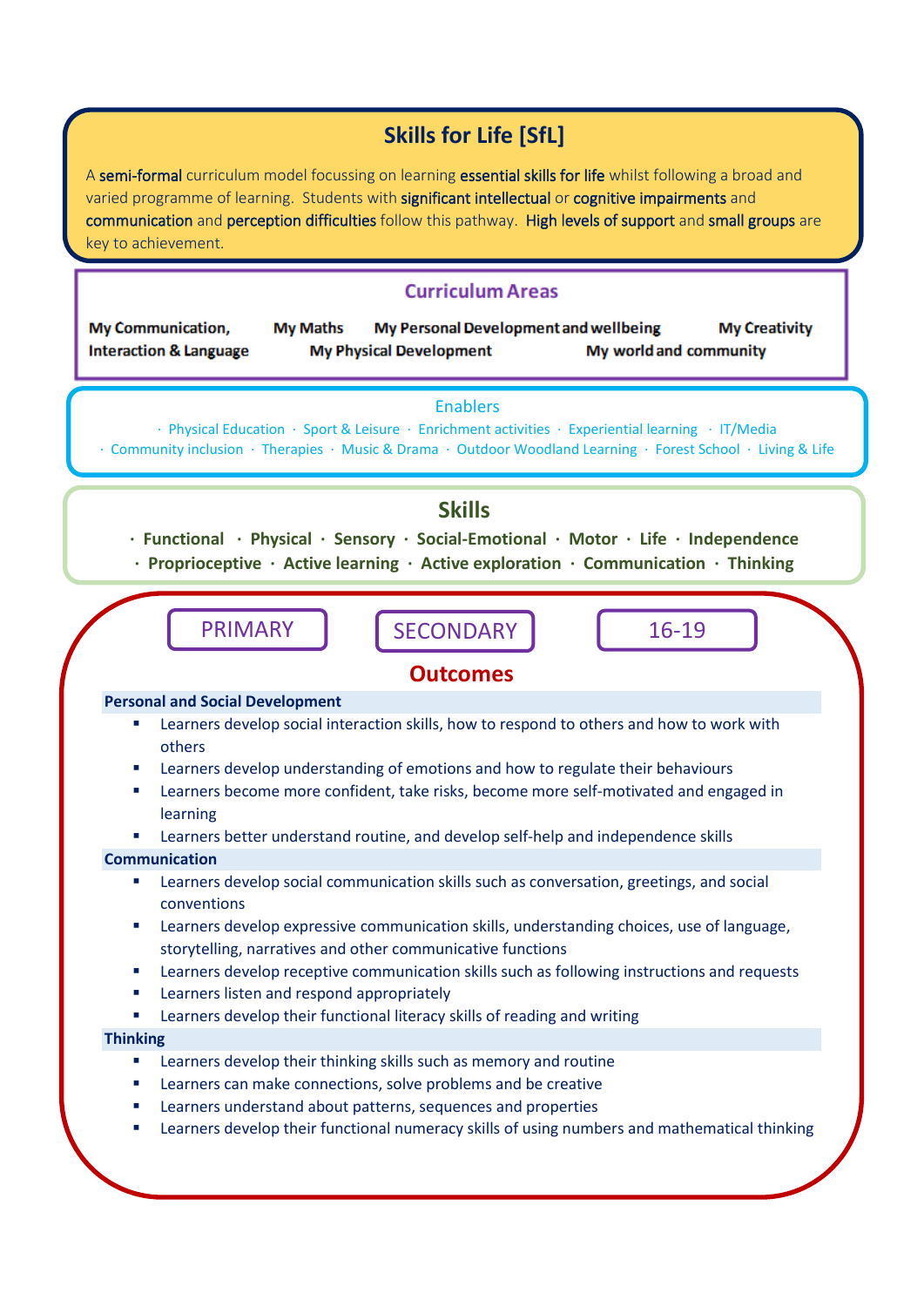# **Specialist Skills**

A subject-specific curriculum model in which students follow a timetable that focuses on personalisation and the aspirations of the students as they progress through School/College. The pathway is mainly followed by students who have difficulties around literacy and numeracy and need to develop social skills.

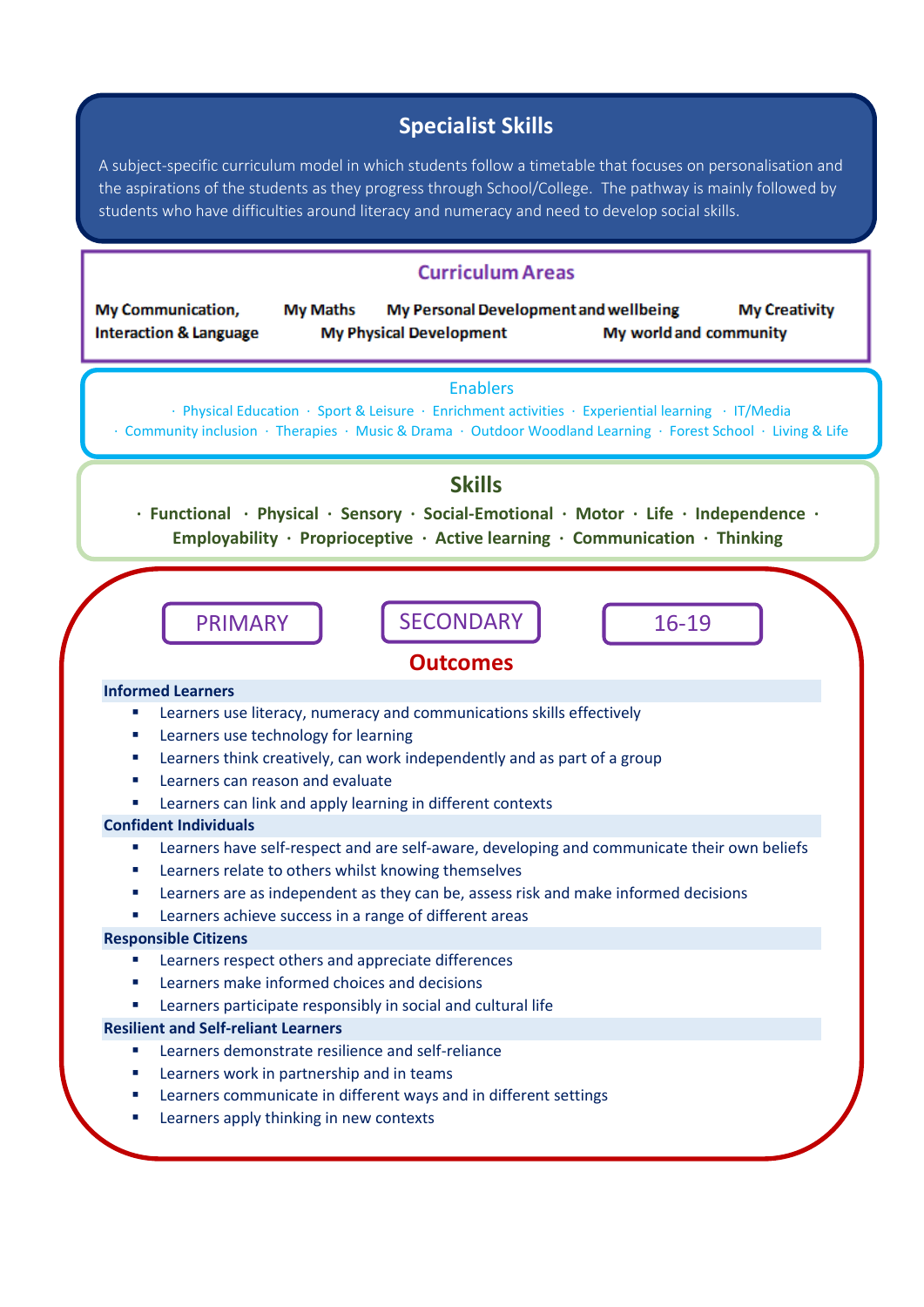## **The six areas that make up our curriculum are:**

| <b>Curriculum Area</b>                              | Responsible Phase leader or Senior Leader |  |
|-----------------------------------------------------|-------------------------------------------|--|
| <b>My Communication Interaction and</b><br>Language | <b>Ginnie Batten-Evatt</b>                |  |
| <b>My Maths</b>                                     | <b>Becky Peterson</b>                     |  |
| <b>My Personal Development &amp;</b><br>Wellbeing   | Danny Hulme                               |  |
| <b>My Physical Development</b>                      | <b>Scott Baptie</b>                       |  |
| <b>My World &amp; Community</b>                     | Gemma Card                                |  |
| <b>My Creativity</b>                                | Gemma Beaton/Lindsey Hibbert              |  |

*The above areas are deliberately broad so that each class can use them in the most appropriate way for their students. We use the term 'My' so that learning is much more relatable to the individual student and easily personalised.*

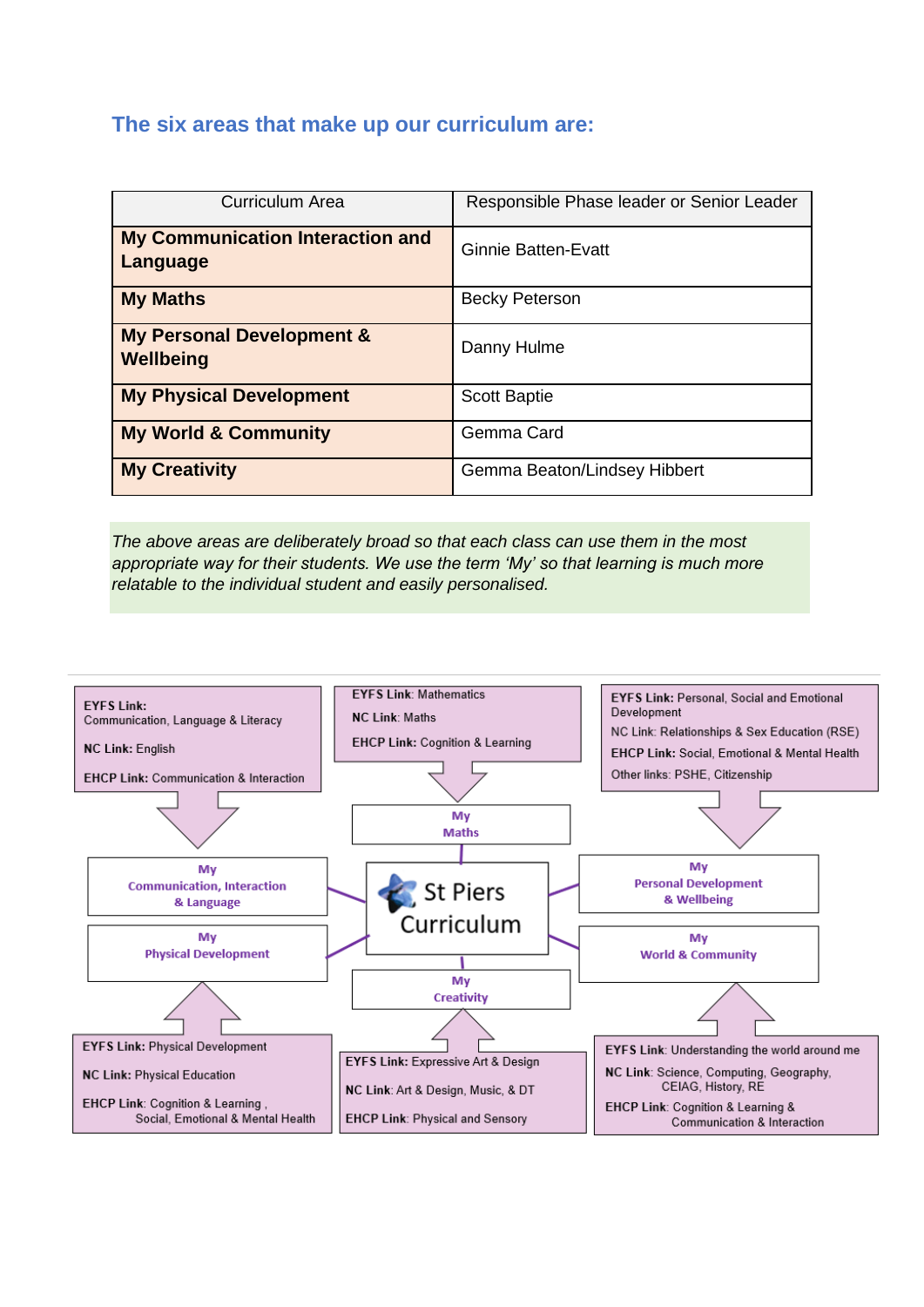### **The Curriculum and Inclusion**

St Piers School curriculum is designed to be accessed by all of the young people who attend the School. Our therapy and behavioural teams help us to work together in putting plans in place to support young people where changes need to be made to adapt our curriculum to meet their broad range of needs alongside our Speech and Language, Occupational Health, Physiotherapy and Psychology Teams.

Our lessons aim to be fully inclusive as we plan our learning for each student. Our staff team adapt their delivery and teaching to meet the needs of the children across the broad range of abilities we have. Whilst our groups may have varying abilities, staff will **personalise** [adapt and differentiate] to meet individual needs within each group in a timely manner.

At St Piers School, with the young person at the centre of everything we do, we strongly believe that each student should have the opportunity to reach their full potential no matter what their starting point. We have a high proportion of students with Epilepsy, Autism, severe learning difficulties and complex needs, and we have designed our curriculum to reflect / meet those needs. It is our intent that their education provides them with a love of learning and prepares them for their next steps in their own personal journey.

Each individual child will have a programme designed for them that allows staff to meet his/her needs across the curriculum, ensuring that learning is appropriate, being meaningful and relevant, engaging and fun. Every year an Annual Review is held to review the progress made and to look at any adjustments that need to be completed.

Each student has a set of annual goals taken from their EHCP which are then broken down into smaller short term achievable goals working towards their long-term targets.

These education goals are delivered and worked on throughout the school day in a range of contexts including the use of specialist education staff and curriculum areas to enable the students to develop, apply and transfer their skills in a functional manner.

To support our students, we know how vital the promotion of communication is for our students. Many of our students have processing difficulties, different styles of learning, and a range of different cognitive profiles, using forms of language that do not always link in the most recognisable ways and with this some behaviours can present challenges. Through our transdisciplinary model we work together to address the communication, sensory processing and behavioural needs of each student so that they can make progress through their own learner journey.

| Visual timetables / now and     | Intensive interaction       | <b>Sensory circuits</b>          |
|---------------------------------|-----------------------------|----------------------------------|
| next                            |                             |                                  |
| iPads/curriculum apps           | <b>Teach Active</b>         | Swimming                         |
| <b>Twinkl Phonics programme</b> | Tacpac                      | <b>Interactive Musical</b>       |
| Mathletics, BKSB & LEXIA        | <b>Rebound therapy</b>      | Exploratory, messy and heuristic |
|                                 |                             | play                             |
| <b>ELSA</b>                     | <b>Occupational therapy</b> | Positive behaviour support       |
| <b>Makaton</b>                  | Horse riding                | <b>Sensory stories</b>           |
| Eye Gaze technology             | Outdoor woodland learning   | Play based learning              |
| Physiotherapy                   | AAC                         | Massage in school programme      |

We use a range of the teaching approaches to ensure access and engagement for all.